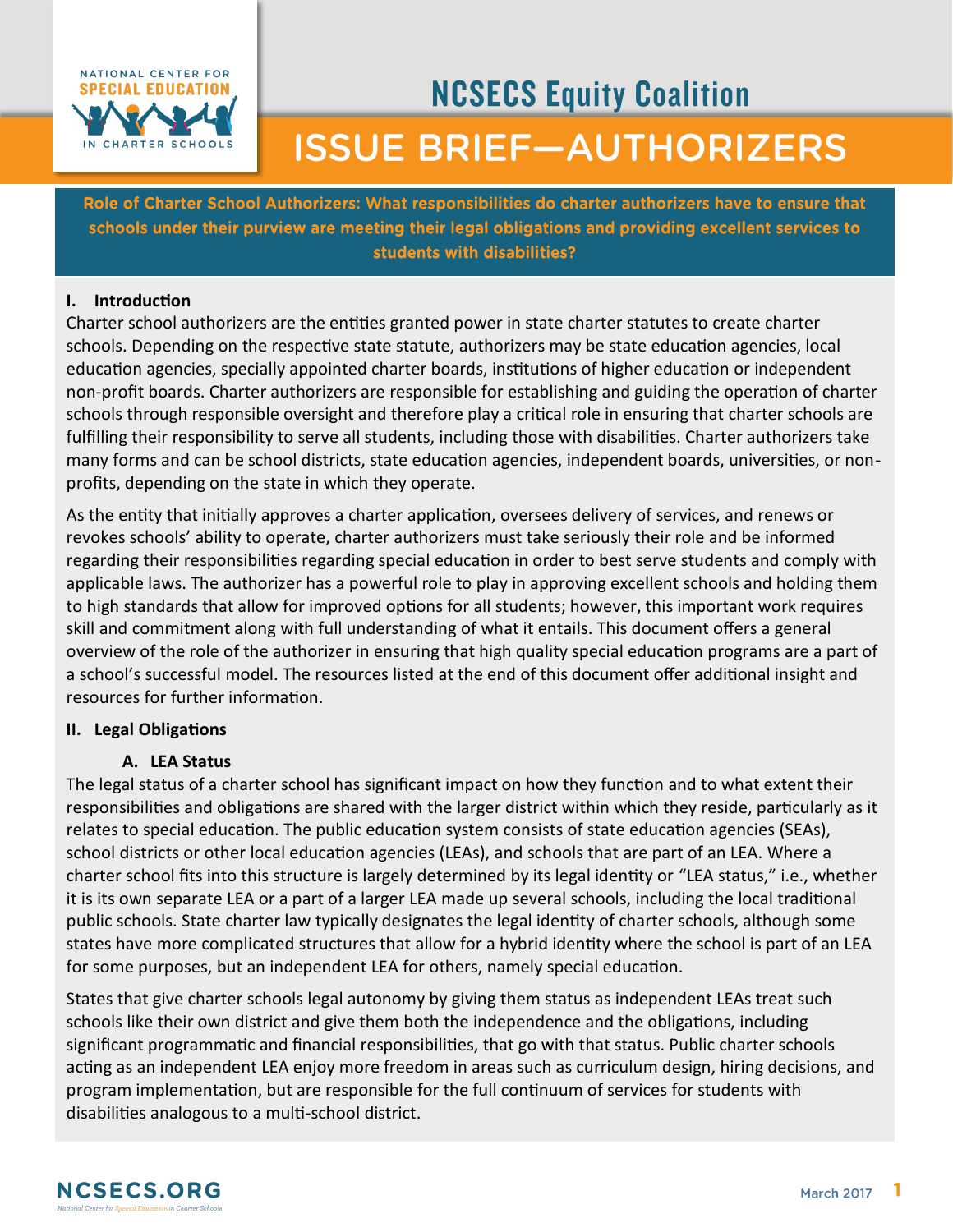In the alternative arrangement where a district serves as the LEA and the charter school functions as one of the group of schools under that district's purview, the district retains primary responsibility for special education, which limits the obligations of the charter school and allows access to economies of scale for services such as human resources, transportation, and legal counsel through the district. This arrangement limits the charter school's autonomy by making the school adopt the district's approach to educating students with disabilities including relying on the district for evaluations, service delivery and other measures.

# **B. Applicable Laws**

Four federal laws primarily influence how special education is provided in all public schools, both charter and non-charter: the Individuals with Disabilities Education Act (IDEA), the Elementary and Secondary Education Act recently reauthorized as the Every Student Succeeds Act (ESSA), Section 504 of the Rehabilitation Act of 1973 (Section 504), and the Americans With Disabilities Act (ADA).

# **1. Individuals With Disabilities Education Act**

IDEA is the primary federal law impacting special education in public schools and supports rights outlined in civil rights statutes such as Section 504 and ADA by providing students with a wide range of disabilities access to a public education in line with that of their non-disabled peers. IDEA provides financial assistance to states in order to guarantee special education and related services to students with disabilities; any state receiving funds under IDEA must follow the requirements established by the law. The 1997 amendments to IDEA made it clear that charter schools are covered under the law and made specific reference to a charter school's legal status as an LEA or part of an LEA, discussed in the section above.

Under IDEA, school districts serve as the primary vehicle for students with disabilities, ages three to 21, to access essential supports and interventions. Services typically referred to as "special education and related services," are provided to enable children with certain categories of disabilities to access public education to the same extent as their peers without disabilities. IDEA also provides due process protections for the identification, evaluation and placement of students with disabilities by requiring written notice of these rights and creating procedural requirements for resolution of conflicts.

The basic requirements of IDEA include:

 **Child Find** – Identifying children ages birth to 21 who are eligible to receive special education supports and services. After a child has been identified as eligible for services under IDEA, the school must provide the full range of support required.

 **Individualized Education Program (IEP) –** All students receiving special education services must be given an IEP that spells out the student's learning needs, services that will be provided, and how progress will be measured.

**Free Appropriate Public Education (FAPE)** – Public schools are responsible for providing students with disabilities a free and appropriate education, which includes all of the services and programs identified by the IEP team as necessary to meet the child's needs at no cost to the student's family.

 **Least Restrictive Environment (LRE) –** Students with disabilities must be educated along with nondisabled peers to the maximum extent appropriate for each child's needs, drawing on accommodations, modifications and supports as needed.

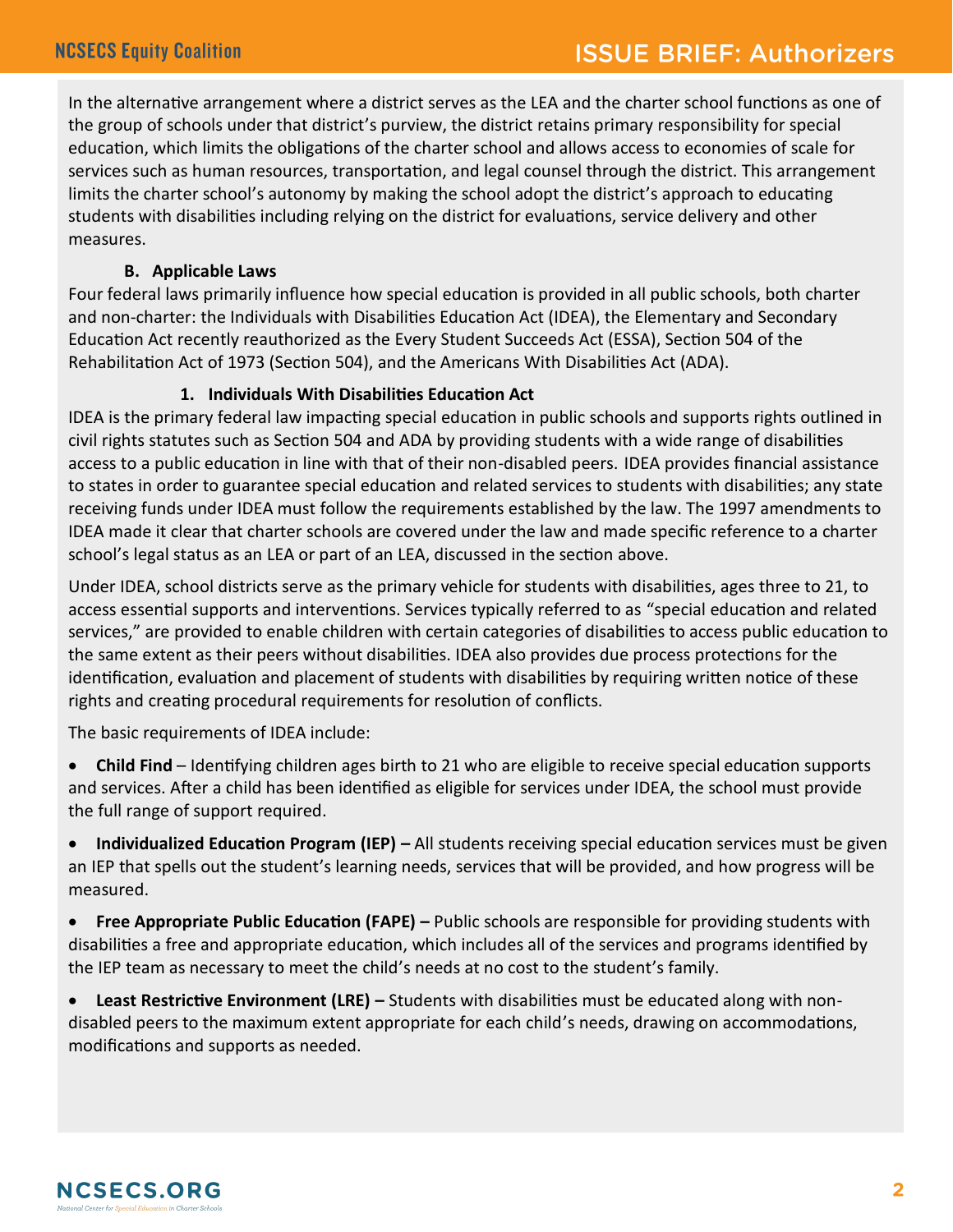# **2. Section 504 & the Americans with Disabilities Act**

Section 504 and the ADA are federal civil rights statutes that provide protection against discrimination for individuals with disabilities and disabling conditions. Section 504 and the ADA function more broadly than IDEA to include any individual who has a physical or mental impairment that substantially limits one or more life activities, including learning. This language can cover disabilities that do not fall under one of the 13 specific categories listed in IDEA, such as a child suffering from a chronic illness or physical impairment resulting from cerebral palsy. These civil rights laws cover children who attend charter schools to the same extent as children in any other public school.

Section 504 and the ADA are applied almost identically in a public school context – ensuring that no otherwise qualified individual with a disability shall, solely by reason of her or his disability, be excluded from participation in, be denied the benefits of, or be subjected to discrimination under any program or activity receiving federal financial assistance. These statutes provide for reasonable accommodations to provide physical access to facilities, but stop short of requiring accommodations that would "fundamentally alter" a particular program. Section 504 has requirements for child find, evaluation, FAPE and LRE similar to those found under IDEA, although Section 504 does not provide funding and no IDEA funds can be used for students eligible only under 504.

# **3. Every Student Succeeds Act**

The Elementary and Secondary Education Act of 1965 (ESEA), reauthorized as the Every Student Succeeds Act (ESSA) in 2015, is a federal statute designed to provide states, districts, and schools with additional funding to benefit children living below or just above the federal poverty level. Over the last five decades, ESEA has evolved to contain multiple "titles" (i.e., specific funding streams) developed to help at-risk students, such as students at risk due to poverty, migrant children, English learners, and neglected children. The statute prioritizes accountability for results, expanded choice for parents, greater local control and flexibility, and implementation of effective practices based on scientific research. ESEA largely defers to IDEA and the other statutes outlined above with regard to educating students with disabilities. The law does, however, provide a special education category for accountability purposes, which specifically requires demonstration of academic progress for students with disabilities.

#### **III. Role of Authorizers**

Charter authorizers, working within the confines of applicable state law and in conjunction with their state education agencies, establish the procedure through which new schools seeking a charter must apply for and be granted a charter to operate, evaluate and oversee school performance, and ultimately decide whether to renew or revoke a school's charter. While the specifics of how an authorizer functions and performs these responsibilities differ significantly based on state laws and the legal identity of the school, the following basic guidelines apply.

# **A. Pre-Authorization**

During the pre-authorization phase, the authorizer sets the expectations for what schools applying for a charter should do in order to successfully complete the authorization process. It is critical that authorizers emphasize at this early stage the importance of incorporating special education into overall planning from the beginning. Applicants may not be aware of their responsibilities to students with disabilities, and the authorizer should assist them with becoming informed regarding federal and state laws guiding their role in special education. It is also critical that authorizers make it clear at this early stage that special education is included in the considerations of whether a school will be granted a charter and that applicants will be required to demonstrate that they have considered and planned for the inclusion of all students, including those with disabilities.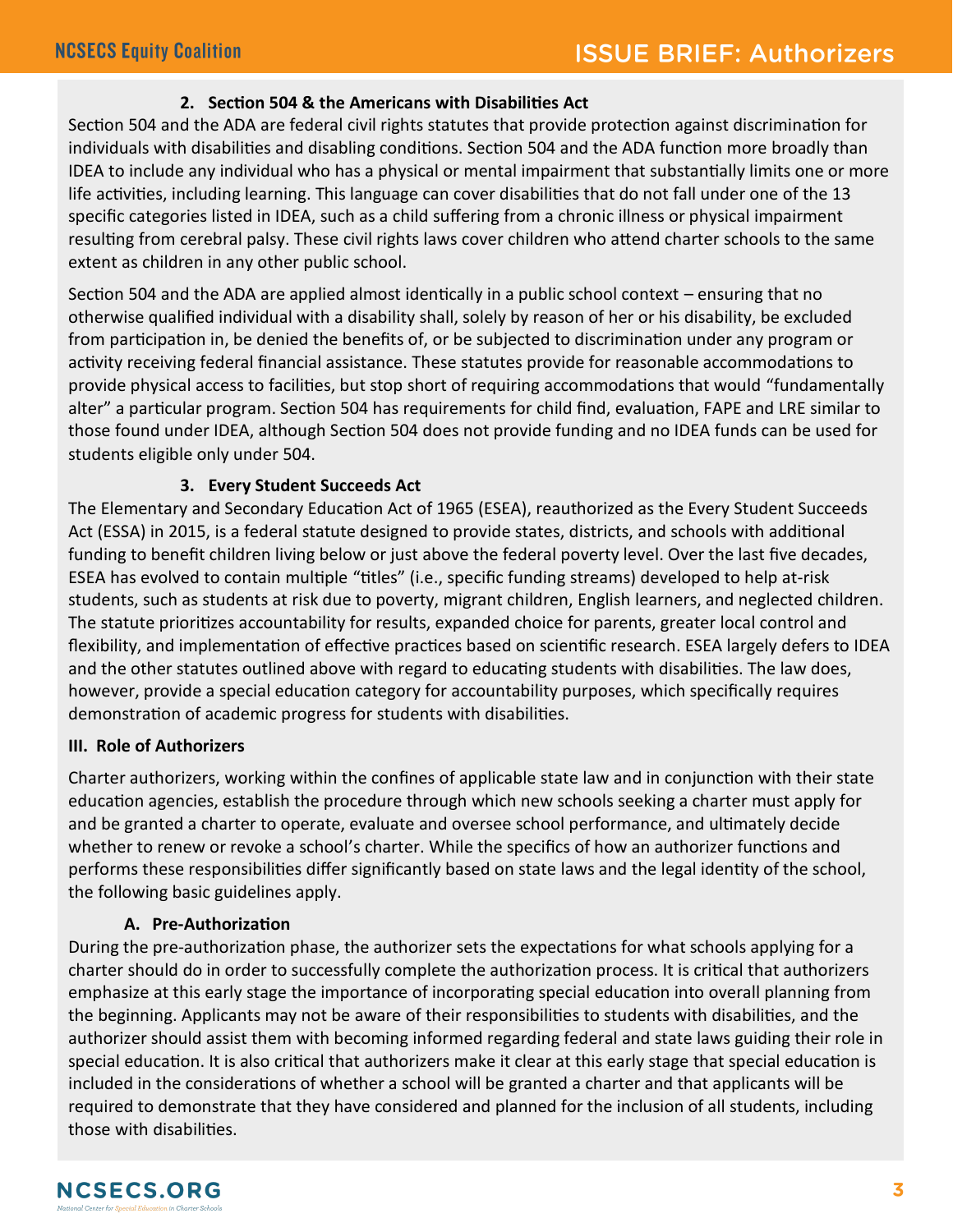Specifically, charter applications should require demonstration that special education has been considered and planned for in the areas of human resources, curriculum and assessment, professional development, administration, special education funding, facilities and transportation.

# **B. Authorization**

During the authorization phase, the applicant completes the formal application and seeks a charter, which is the formal contract under which the school will operate. The authorizer should ensure that, in accordance with the appropriate level of responsibility the school will have given their LEA status, the applicant has plans for addressing the categories of responsibility listed above.

Charter applicants at this stage generally articulate the school's mission, structure, educational model, budgets and assessment and accountability plan and as they do so, they should also be required to explain their plan regarding governance, service delivery, and financing of special education. It is the authorizer's responsibility to ensure that the applicant has a feasible plan to meet their legal responsibilities and, more generally, to provide a quality education to all students. While the exact extent to which a charter authorizer is responsible for any shortcomings on the part of a school has not been determined under federal law, authorizers should take this role seriously on both legal and moral grounds.

Upon approval of the application, the parties will sign a contract outlining all of these considerations. Some authorizers have boilerplate language for the contract, but the parties can also engage in negotiations that provide greater detail regarding the distribution of responsibilities. The contract should articulate who is responsible for executing IDEA provisions and how special education funds will be allocated.

# **C. Oversight**

Once a charter is granted and the school begins operation, the authorizer becomes responsible for overseeing the school and holding them accountable for the goals and objectives detailed in the application and charter contract. The specifics of the authorizer's role will depend greatly on who the authorizer is (LEA, SEA, appointed board, or other entity) and varies by state and legal identity of the charter. If the authorizer is the district LEA within which the charter operates, the responsibility is often shared.

Accountability and reporting are critical aspects of the provision of special education and particularly for compliance with federal laws such as IDEA. The division of responsibility for paperwork and compliance depend upon the individual state and the LEA status of the school, but authorizers should ensure that these considerations are articulated in the charter contract and understood by the school. Gathering and reporting information such as statistical data on students, results of standardized testing, and financial information are critical to the accountability process.

Authorizers should also be aware of the federal and state monitoring processes that apply to them. Each state designs a process for monitoring the compliance of LEAs within the SEA, which often includes site visits by a team and periodic review and documentation of findings. The authorizer should know and make clear to the schools under its purview how the relationship between the two entities will share these responsibilities and ensure that quality procedures and outcomes are established.